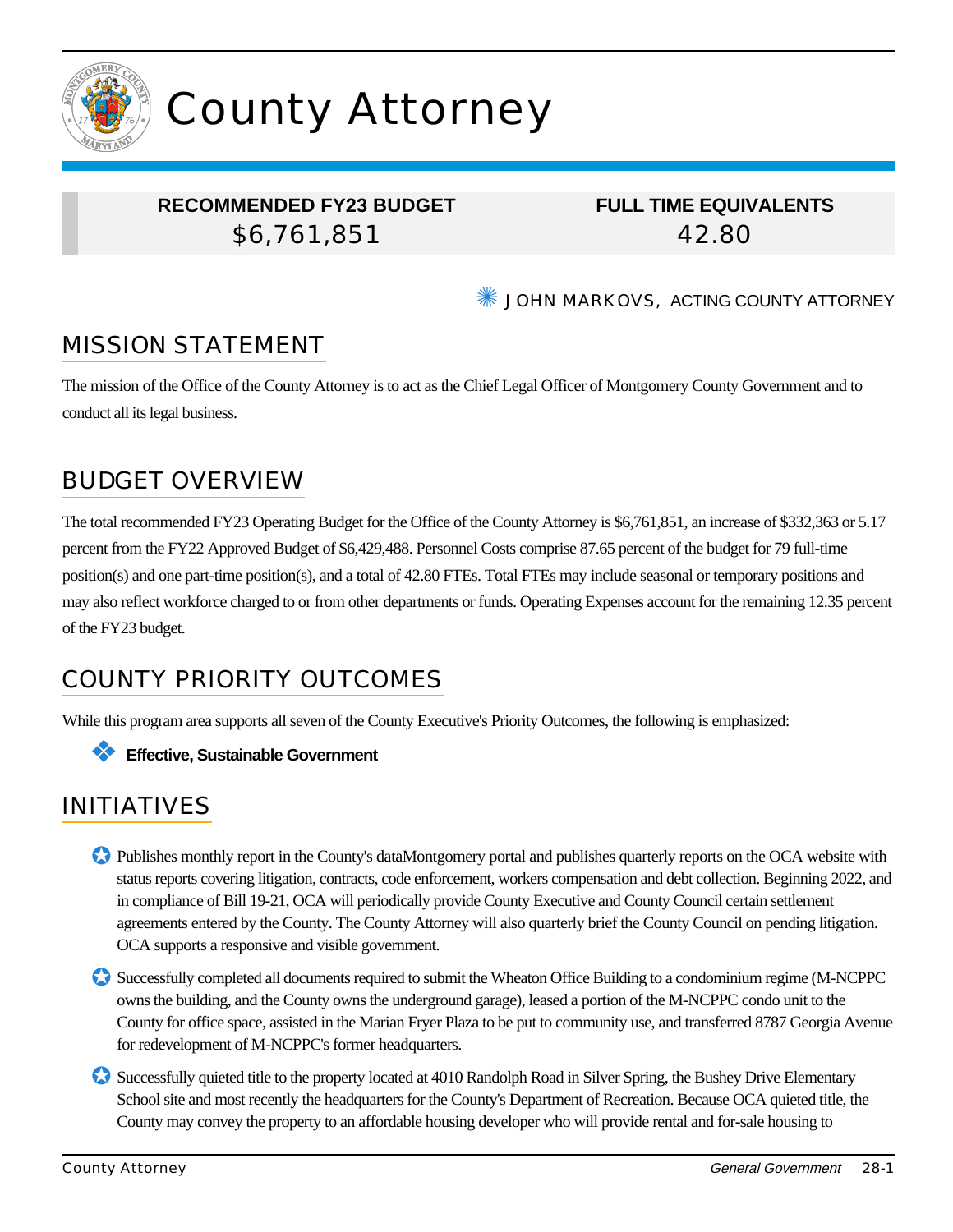households whose income is within the range of 30 percent to 70 percent of the area median income for the Washington Metropolitan Statistical Area.

✪ The new Property and Real Estate Development Project and Transaction Focused Attorney will support the Department of General Services and the Department of Transportation as they engage in significantly more complex real estate development projects that require assigning an experienced lawyer to work exclusively on those projects. Many of these projects will require the creation of development agreements, condominium documents, covenants, easements, and other transactional documents that require months of effort to complete.

## INNOVATIONS AND PRODUCTIVITY IMPROVEMENTS

- ✹ Successfully launched the Non-Procurement Contract Portal in accordance with Administrative Procedure 2-4. The portal allows all County agencies to view a list of non-procurement contracts subject to AP 2-4, create an online checklist (e-Checklist) for preparation of contracts, view FAQs (frequently asked questions) related to AP 2-4, and user instructions.
- **K** In collaboration with TEBS and DGS, OCA initiated and helped develop an archiving application to allow County agencies to submit online transmittal form for archiving records with built-in workflows. OCA manages a large volume of legal files that must be kept according to their retention policy. The new application allows agencies to submit requests to archive to DGS electronically, request archived records and return records via the one-stop portal. The project will be completed in FY22 and is in the process of final phase of testing and user training.
- ✹ Improved its current version of the Legal Hold application by developing a preservation process. The new processes include a dedicated SharePoint portal to allow OCA to notify agencies to preserve electronic records upon Notice of Claims which may later evolve into lawsuits and created a built-in workflow to send email notifications. The portal allows agencies to respond to preservation notices, track progress, and allow TEBS to place legal holds to O365. The new application enables OCA to track preservation and legal hold records.
- ✹ Developed and will implement a new online portal application with built-in workflow to centralize all routing and responses to subpoenas issued to HHS and other agencies for summons of records and witness testimony. OCA processes over 300 subpoenas per year under the current ad hoc and labor-intensive process (snail mail, email, etc.). The new system allows agencies to immediately create an online entry and upload subpoenas to OCA for processing. OCA is notified by the application via email, can file email in the ProLaw case management system, and assign attorneys to respond. This application enables OCA to manage, sort and track all pending subpoenas for appropriate responses, e.g. Motion to Quash/Motion for Protective Order. OCA legal staff can view status of a subpoena and track its outcome accurately.
- ✹ Complex County lawsuits with large volumes of depositions, transcripts, exhibits, discovery documents and videos, requiring labor intensive efforts to review, prepare, and compile documents, media files, and deposition transcript excerpts for trial have risen significantly. To make the pre-litigation process manageable, OCA deploys a third-party off-the-shelf cloud-based application to empower attorneys who work on the large lawsuits to better prepare for hearings, depositions, and trials. The software allows for full-text searching, coding, and tagging throughout and across multiple transcripts and records.
- ✹ Continues to expand the electronic citation application for use by more departments. Taxicab and Alcohol Beverages Services were added this year and the departments have been trained to issue citations electronically using e-Citation.

## PROGRAM CONTACTS

Contact Carolyn Kilgariff of the Office of the County Attorney at 240.777.6766 or Rafael Pumarejo Murphy of the Office of Management and Budget at 240.777.2775 for more information regarding this department's operating budget.

## PROGRAM PERFORMANCE MEASURES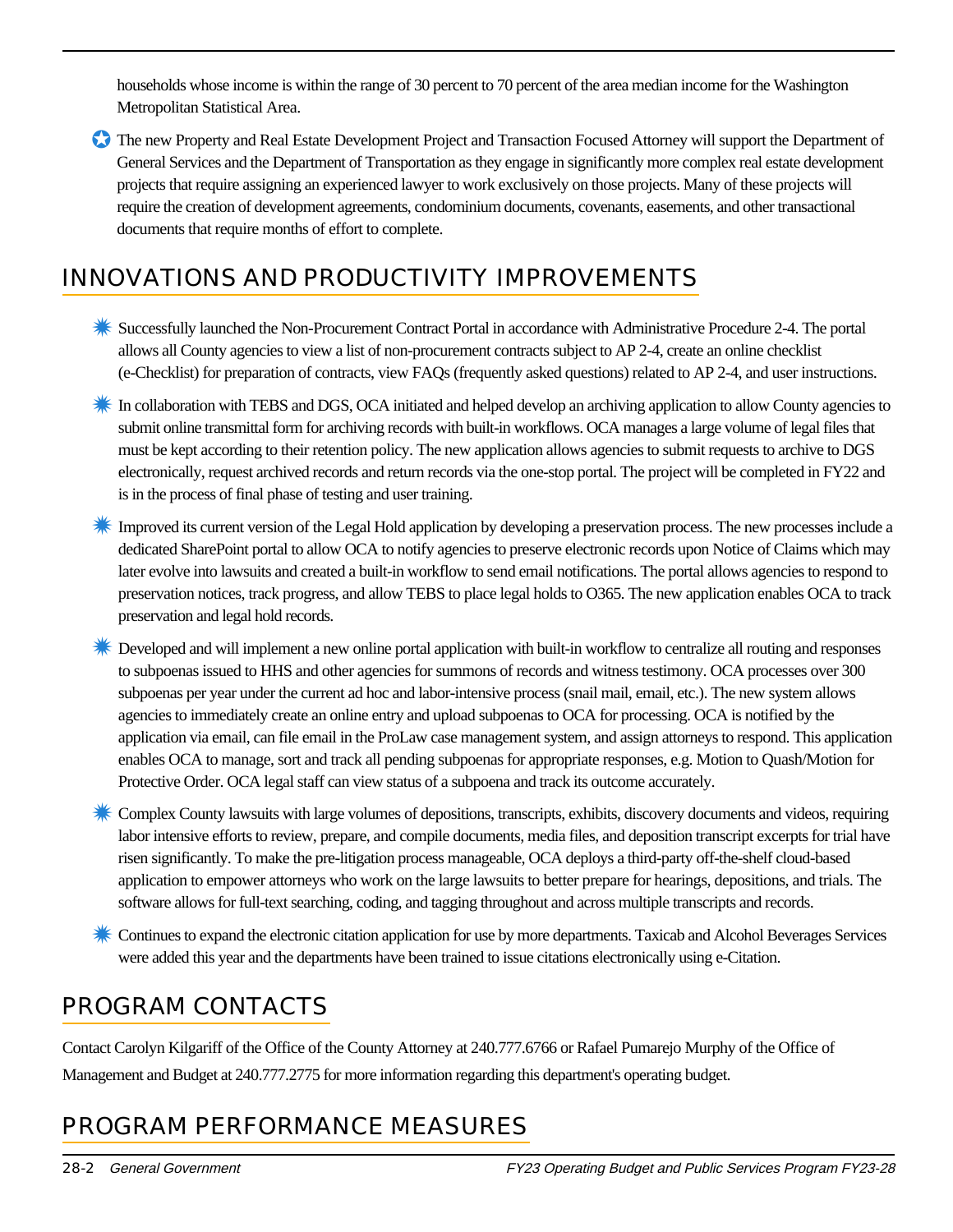Performance measures for this department are included below (where applicable), with multi-program measures displayed at the front of this section and program-specific measures shown with the relevant program. The FY22 estimates reflect funding based on the FY22 Approved Budget. The FY23 and FY24 figures are performance targets based on the FY23 Recommended Budget and funding for comparable service levels in FY24.

### PROGRAM DESCRIPTIONS

#### **Administration**

Under this program, administrative support, financial and operational management, and oversight is provided in support of the Litigation Program and the General Counsel Program. Also provides administrative, research, and technical guidance and support to divisions within the Department. Allows for an equitable distribution of work assignments, to cross-train staff, and to evaluate fairly the performance of the staff. Provides administrative support to the Risk Management Fund, Revenue Authority, and Solid Waste Fund.

| <b>Program Performance Measures</b>                                                                                                                                                                      | <b>Actual</b><br><b>FY20</b> | Actual<br><b>FY21</b> | <b>Estimated</b><br><b>FY22</b> | Target<br><b>FY23</b> | Target<br><b>FY24</b> |
|----------------------------------------------------------------------------------------------------------------------------------------------------------------------------------------------------------|------------------------------|-----------------------|---------------------------------|-----------------------|-----------------------|
| Overall average rating from Internal Customer Satisfaction Survey (1-4 scale)                                                                                                                            | 3.38                         | 3.55                  | 3.44                            | 3.44                  | 3.44                  |
| <b>FY23 Recommended Changes</b>                                                                                                                                                                          |                              |                       | <b>Expenditures</b>             |                       | <b>FTES</b>           |
| <b>FY22 Approved</b>                                                                                                                                                                                     |                              |                       | 2,187,636                       |                       | 12.70                 |
| Increase Cost: Office of Intergovernmental Relations Legal Secretary Charge Back Elimination                                                                                                             |                              |                       |                                 | 20,670                | 0.30                  |
| Multi-program adjustments, including negotiated compensation changes, employee benefit changes,<br>changes due to staff turnover, reorganizations, and other budget changes affecting multiple programs. |                              |                       | (134, 213)                      |                       | (1.00)                |
| <b>FY23 Recommended</b>                                                                                                                                                                                  |                              |                       | 2,074,093                       |                       | 12.00                 |

#### ✺ General Counsel

This program provides general counsel services to the agencies and instrumentalities of the County government. These general counsel services include providing legal advice to the Executive and Legislative Branches of County government; review of legislation and transaction for legal sufficiency; collection of debts owed to the County; representation of the County in child welfare cases; representation of the County in appellate cases; and representation of the County before administrative agencies.

| <b>FY23 Recommended Changes</b>                                                                                                                                                                          | <b>Expenditures</b> | <b>FTEs</b> |
|----------------------------------------------------------------------------------------------------------------------------------------------------------------------------------------------------------|---------------------|-------------|
| <b>FY22 Approved</b>                                                                                                                                                                                     | 4,241,852           | 29.00       |
| Add: Property and Real Estate Development Project and Transaction Focused Attorney                                                                                                                       | 94.081              | 0.80        |
| Multi-program adjustments, including negotiated compensation changes, employee benefit changes,<br>changes due to staff turnover, reorganizations, and other budget changes affecting multiple programs. | 351.825             | 1.00        |
| <b>FY23 Recommended</b>                                                                                                                                                                                  | 4,687,758           | 30.80       |

#### ✺ Litigation

Through this program, OCA represents the County (and other members of the Self-Insurance Fund) before all courts and administrative agencies in which claims for relief are sought in connection with alleged wrong-doing by members of the Self-Insurance Fund and their employees. Under this program, OCA also provides the County with legal representation in State and Federal courts in connection with legal actions brought by the County to enforce County law. For FY22, all attorneys and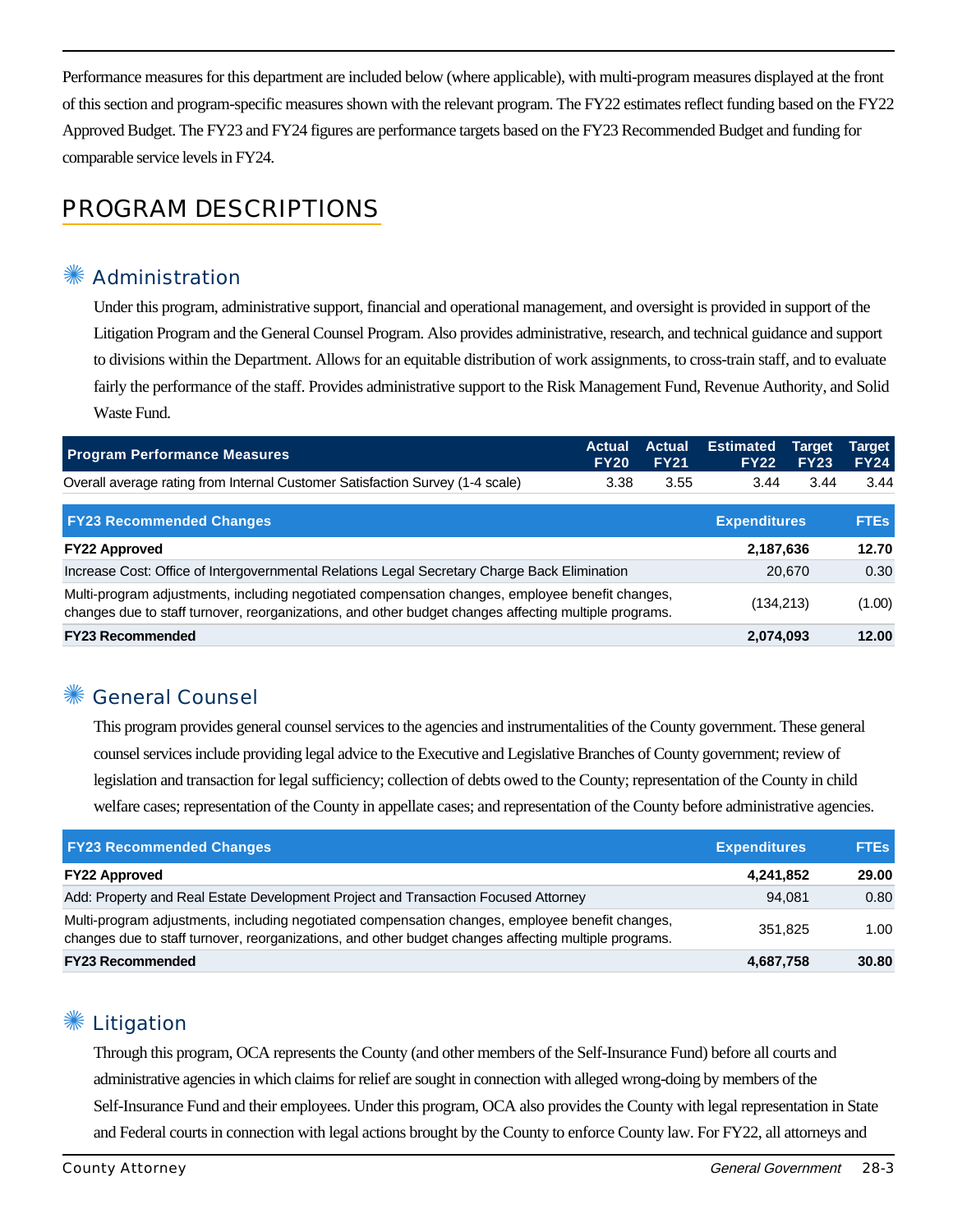staff in this program are fully charged to the Self-Insurance Fund (SIF).

| <b>Program Performance Measures</b>                               | <b>Actual</b><br><b>FY20</b> | <b>Actual</b><br><b>FY21</b> | <b>Estimated</b><br><b>FY22</b> | <b>Target</b><br><b>FY23</b> | Target<br><b>FY24</b> |
|-------------------------------------------------------------------|------------------------------|------------------------------|---------------------------------|------------------------------|-----------------------|
| Debt collection (\$000)                                           | \$7,412                      | \$5,346                      | \$6,000                         | \$6,500                      | \$7,000               |
| Forfeitures collected (\$000) <sup>1</sup>                        | \$301.16                     | \$552.46                     | \$400.00                        | \$400.00                     | \$400.00              |
| Debt collection - cost/revenue ratio                              | 6.5%                         | 10%                          | 6%                              | 6%                           | 6%                    |
| Code Citations processed <sup>2</sup>                             | 7,074                        | 3,374                        | 5,567                           | 5,567                        | 5,567                 |
| Debt collection - collected/total referred ratio                  | 120.0%                       | 51.02%                       | 103.5%                          | 103.5%                       | 103.5%                |
| Code enforcement collected (\$000) <sup>3</sup>                   | \$437                        | \$392                        | \$495                           | \$495                        | \$495                 |
| Code enforcement - Win/loss ratio 4                               | 99.68%                       | 97.58%                       | 98.88%                          | 98.88%                       | 98.88%                |
| Worker's compensation cases: Total net gain to the County (\$000) | 3,629                        | 5,656                        | 4.081                           | 4.081                        | 4,081                 |

**1** Due to court closure and restrictions, there were only 13 forfeiture closed in FY21 compared to 49 in FY20. However, the collected amount is higher due to large forfeiture amounts for some cases.

**2** Due to pandemic, the District Court has stopped processing code enforcement cases until October 2020 and the Court still has a lot of backlogs.

**3** Due to pandemic, the District Court has stopped processing code enforcement cases until October 2020 and the Court still has a lot of backlogs.

**4** The ratio is affected by the lower number of cases closed. Due to pandemic, the District Court has stopped processing code enforcement cases until October 2020 and the Court still has a lot of backlogs.

| <b>FY23 Recommended Changes</b> | <b>Expenditures</b> | <b>FTEs</b>       |
|---------------------------------|---------------------|-------------------|
| <b>FY22 Approved</b>            |                     | 0.00 <sub>1</sub> |
| <b>FY23 Recommended</b>         |                     | 0.00              |

#### BUDGET SUMMARY

|                                                       | <b>Actual</b><br><b>FY21</b> | <b>Budget</b><br><b>FY22</b> | <b>Estimate</b><br><b>FY22</b> | <b>Recommended</b><br><b>FY23</b> | %Chg<br><b>Bud/Rec</b> |
|-------------------------------------------------------|------------------------------|------------------------------|--------------------------------|-----------------------------------|------------------------|
| <b>COUNTY GENERAL FUND</b>                            |                              |                              |                                |                                   |                        |
| <b>EXPENDITURES</b>                                   |                              |                              |                                |                                   |                        |
| Salaries and Wages                                    | 4,458,332                    | 4,441,986                    | 4,464,234                      | 4,783,377                         | 7.7%                   |
| <b>Employee Benefits</b>                              | 1,235,785                    | 1,154,669                    | 1,120,879                      | 1,143,635                         | $-1.0%$                |
| <b>County General Fund Personnel Costs</b>            | 5,694,117                    | 5,596,655                    | 5,585,113                      | 5,927,012                         | 5.9%                   |
| <b>Operating Expenses</b>                             | 719,892                      | 832,833                      | 1,144,499                      | 834,839                           | 0.2%                   |
| <b>County General Fund Expenditures</b>               | 6,414,009                    | 6,429,488                    | 6,729,612                      | 6,761,851                         | 5.2%                   |
| <b>PERSONNEL</b>                                      |                              |                              |                                |                                   |                        |
| Full-Time                                             | 76                           | 77                           | 77                             | 79                                | 2.6%                   |
| Part-Time                                             | 1                            | 1                            | 1                              | 1                                 |                        |
| <b>FTEs</b>                                           | 41.20                        | 41.70                        | 41.70                          | 42.80                             | 2.6%                   |
| <b>REVENUES</b>                                       |                              |                              |                                |                                   |                        |
| <b>Federal Financial Participation Reimbursements</b> | 286,880                      | 250,000                      | 250,000                        | 250,000                           |                        |
| <b>Miscellaneous Revenues</b>                         | 50,000                       | $\mathbf 0$                  | 215,000                        | 0                                 |                        |
| Other Intergovernmental                               | 45,630                       | 45,630                       | 45,630                         | 45,630                            |                        |
| <b>County General Fund Revenues</b>                   | 382,510                      | 295,630                      | 510,630                        | 295,630                           |                        |

GRANT FUND - MCG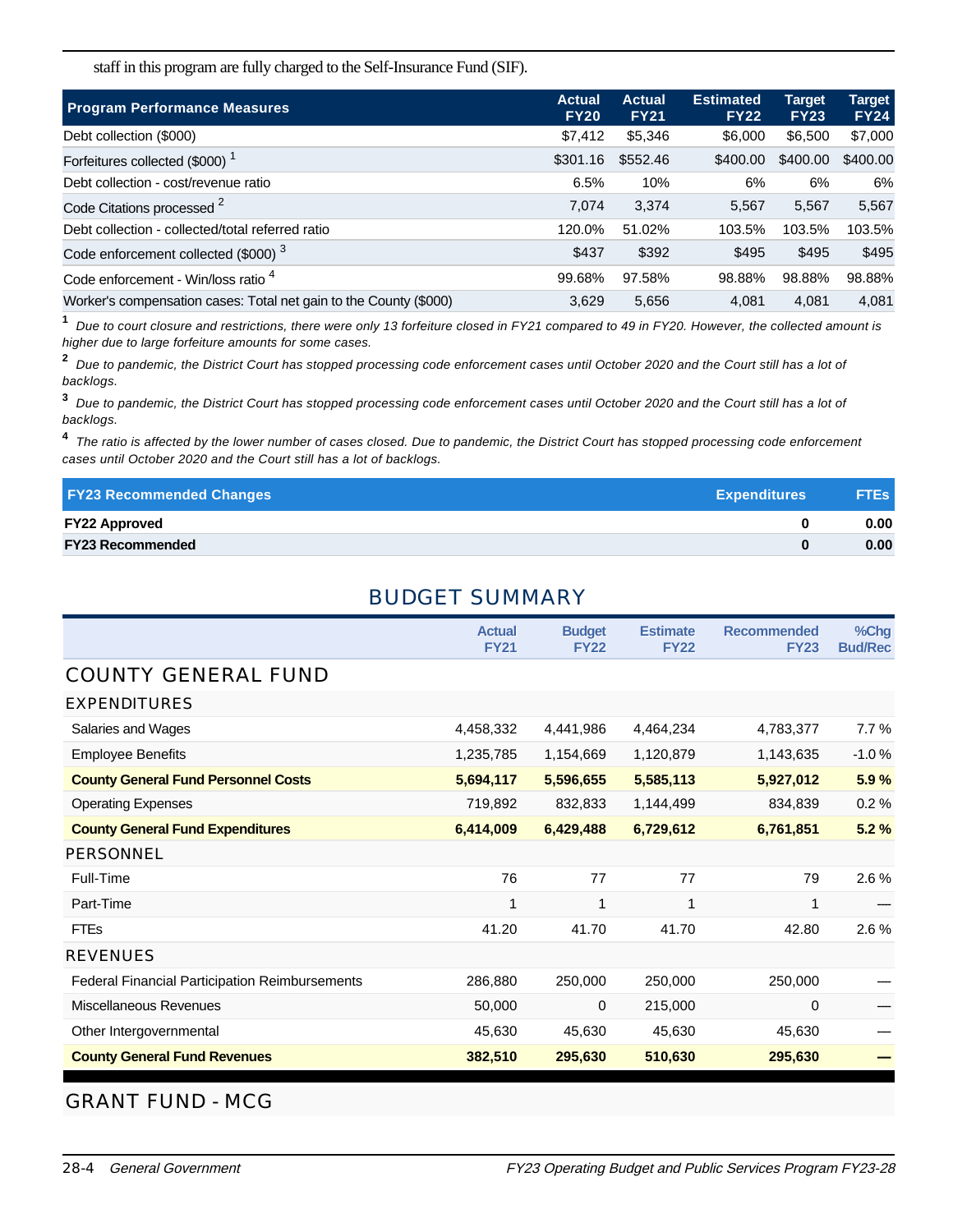#### BUDGET SUMMARY

|                                         | <b>Actual</b><br><b>FY21</b> | <b>Budget</b><br><b>FY22</b> | <b>Estimate</b><br><b>FY22</b> | <b>Recommended</b><br><b>FY23</b> | %Chg<br><b>Bud/Rec</b> |
|-----------------------------------------|------------------------------|------------------------------|--------------------------------|-----------------------------------|------------------------|
| <b>EXPENDITURES</b>                     |                              |                              |                                |                                   |                        |
| Salaries and Wages                      | 21,730                       | $\mathbf 0$                  | $\mathbf 0$                    | $\mathbf 0$                       |                        |
| <b>Employee Benefits</b>                | 0                            | $\mathbf 0$                  | $\mathbf 0$                    | 0                                 |                        |
| <b>Grant Fund - MCG Personnel Costs</b> | 21,730                       | $\mathbf 0$                  | $\bf{0}$                       | $\bf{0}$                          |                        |
| <b>Operating Expenses</b>               | 40,670                       | $\mathbf 0$                  | $\mathbf 0$                    | 0                                 |                        |
| <b>Grant Fund - MCG Expenditures</b>    | 62,400                       | $\bf{0}$                     | $\bf{0}$                       | $\bf{0}$                          |                        |
| <b>PERSONNEL</b>                        |                              |                              |                                |                                   |                        |
| Full-Time                               | $\mathbf 0$                  | $\mathbf 0$                  | $\mathbf 0$                    | $\mathbf 0$                       |                        |
| Part-Time                               | 0                            | $\mathbf 0$                  | $\mathbf 0$                    | $\mathbf 0$                       |                        |
| <b>FTEs</b>                             | 0.00                         | 0.00                         | 0.00                           | 0.00                              |                        |
| <b>REVENUES</b>                         |                              |                              |                                |                                   |                        |
| <b>Federal Grants</b>                   | 62,400                       | $\mathbf{0}$                 | $\mathbf 0$                    | $\mathbf 0$                       | %                      |
| <b>Grant Fund - MCG Revenues</b>        | 62,400                       | $\bf{0}$                     | $\bf{0}$                       | $\mathbf{0}$                      |                        |
|                                         |                              |                              |                                |                                   |                        |
| <b>DEPARTMENT TOTALS</b>                |                              |                              |                                |                                   |                        |

| <b>Total Expenditures</b>        | 6.476.409 | 6.429.488 | 6.729.612 | 6.761.851 | $5.2\%$                                                                                                                                                                                                                                                                                                                                                                                                                                                                    |
|----------------------------------|-----------|-----------|-----------|-----------|----------------------------------------------------------------------------------------------------------------------------------------------------------------------------------------------------------------------------------------------------------------------------------------------------------------------------------------------------------------------------------------------------------------------------------------------------------------------------|
| <b>Total Full-Time Positions</b> | 76        | 77        | 77        | 79        | $2.6\%$                                                                                                                                                                                                                                                                                                                                                                                                                                                                    |
| <b>Total Part-Time Positions</b> |           |           |           |           |                                                                                                                                                                                                                                                                                                                                                                                                                                                                            |
| <b>Total FTEs</b>                | 41.20     | 41.70     | 41.70     | 42.80     | $2.6\%$                                                                                                                                                                                                                                                                                                                                                                                                                                                                    |
| <b>Total Revenues</b>            | 444.910   | 295,630   | 510,630   | 295.630   | $\frac{1}{2} \left( \frac{1}{2} \right) \left( \frac{1}{2} \right) \left( \frac{1}{2} \right) \left( \frac{1}{2} \right) \left( \frac{1}{2} \right) \left( \frac{1}{2} \right) \left( \frac{1}{2} \right) \left( \frac{1}{2} \right) \left( \frac{1}{2} \right) \left( \frac{1}{2} \right) \left( \frac{1}{2} \right) \left( \frac{1}{2} \right) \left( \frac{1}{2} \right) \left( \frac{1}{2} \right) \left( \frac{1}{2} \right) \left( \frac{1}{2} \right) \left( \frac$ |

#### FY23 RECOMMENDED CHANGES

|                                                                                                               | <b>Expenditures FTES</b> |      |
|---------------------------------------------------------------------------------------------------------------|--------------------------|------|
| <b>COUNTY GENERAL FUND</b>                                                                                    |                          |      |
| <b>FY22 ORIGINAL APPROPRIATION</b>                                                                            | 6,429,488 41.70          |      |
| <b>Changes (with service impacts)</b>                                                                         |                          |      |
| Add: Property and Real Estate Development Project and Transaction Focused Attorney [General Counsel]          | 94,081                   | 0.80 |
| Other Adjustments (with no service impacts)                                                                   |                          |      |
| Increase Cost: Annualization of FY22 Compensation Increases                                                   | 112,523                  | 0.00 |
| Increase Cost: Annualization of FY22 Personnel Costs                                                          | 93,367                   | 0.00 |
| Increase Cost: FY23 Compensation Adjustment                                                                   | 84,891                   | 0.00 |
| Increase Cost: Office of Intergovernmental Relations Legal Secretary Charge Back Elimination [Administration] | 20,670                   | 0.30 |
| Increase Cost: Printing and Mail Adjustment                                                                   | 2,006                    | 0.00 |
| Decrease Cost: Retirement Adjustment                                                                          | (75, 175)                | 0.00 |
| <b>FY23 RECOMMENDED</b>                                                                                       | 6,761,851 42.80          |      |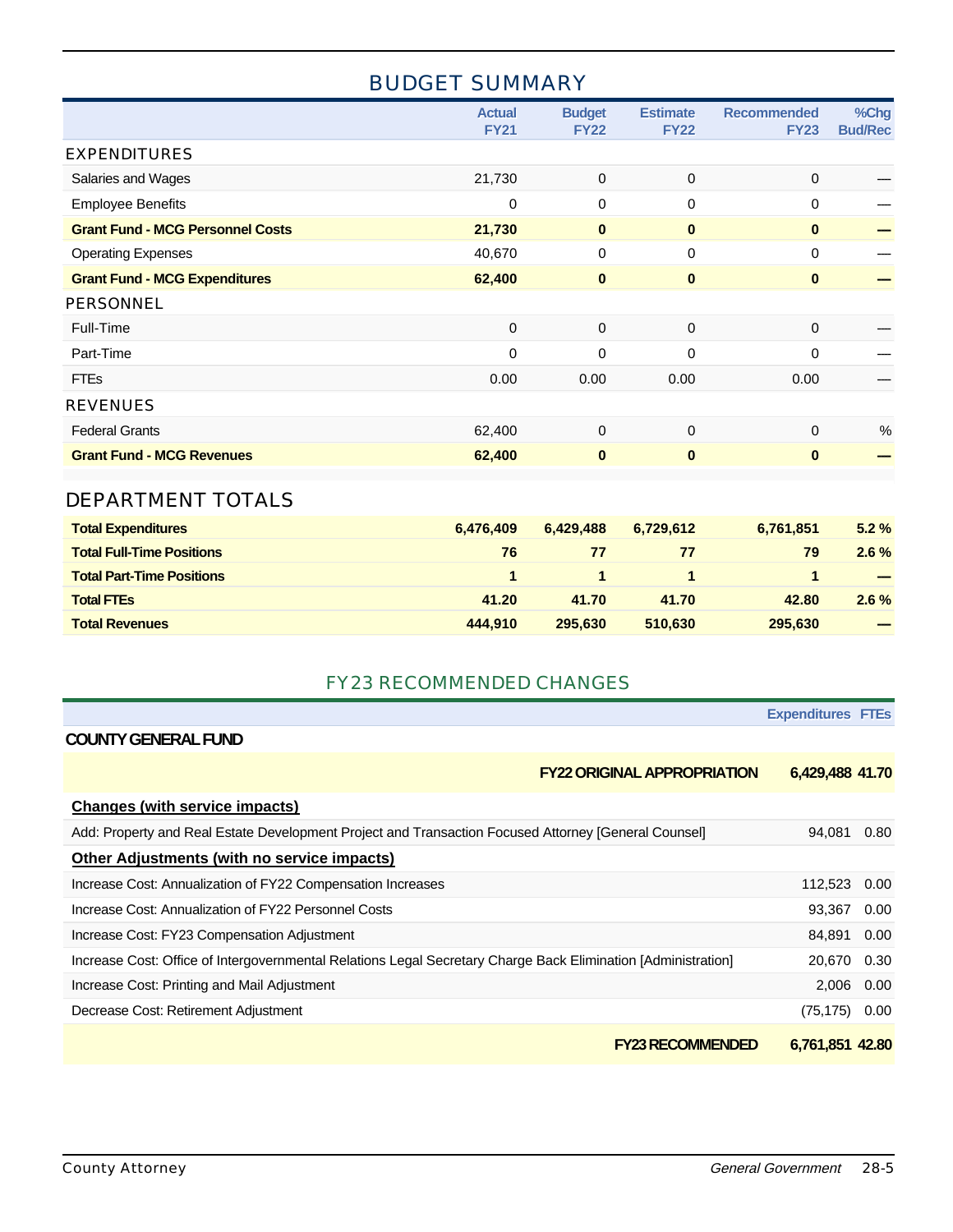#### PROGRAM SUMMARY

| <b>Program Name</b>    |              | <b>FY22 APPR</b><br><b>Expenditures</b> | <b>FY22 APPR</b><br><b>FTEs</b> | <b>FY23 REC</b><br><b>Expenditures</b> | <b>FY23 REC</b><br><b>FTEs</b> |
|------------------------|--------------|-----------------------------------------|---------------------------------|----------------------------------------|--------------------------------|
| Administration         |              | 2,187,636                               | 12.70                           | 2,074,093                              | 12.00                          |
| <b>General Counsel</b> |              | 4,241,852                               | 29.00                           | 4,687,758                              | 30.80                          |
| Litigation             |              | 0                                       | 0.00                            | 0                                      | 0.00                           |
|                        | <b>Total</b> | 6,429,488                               | 41.70                           | 6,761,851                              | 42.80                          |

#### CHARGES TO OTHER DEPARTMENTS

| <b>Charged Department</b>                            | <b>Charged Fund</b>                               | <b>FY22</b><br><b>Total</b> \$  | <b>FY22</b><br><b>FTEs</b> | <b>FY23</b><br><b>Total</b> \$ | <b>FY23</b><br><b>FTE<sub>s</sub></b> |
|------------------------------------------------------|---------------------------------------------------|---------------------------------|----------------------------|--------------------------------|---------------------------------------|
| <b>COUNTY GENERAL FUND</b>                           |                                                   |                                 |                            |                                |                                       |
| Board of Appeals                                     | <b>General Fund</b>                               | 77,302                          | 0.50                       | 86,016                         | 0.50                                  |
| Intergovernmental Relations                          | General Fund                                      | 29,397                          | 0.30                       | 0                              | 0.00                                  |
| Finance                                              | <b>General Fund</b>                               | 182,531                         | 1.05                       | 192,478                        | 1.05                                  |
| Finance                                              | Risk Management (Self Insurance - ISF)            | 2,906,534                       | 21.00                      | 3,180,654                      | 21.00                                 |
| <b>Human Resources</b>                               | Employee Health Self Insurance                    | 18,945                          | 0.10                       | 12,773                         | 0.10                                  |
| Correction and Rehabilitation                        | <b>General Fund</b>                               | 159,561                         | 1.00                       | 172,679                        | 1.00                                  |
| Police                                               | <b>General Fund</b>                               | 178,384                         | 1.00                       | 191,130                        | 1.00                                  |
| <b>Parking District Services</b>                     | Bethesda Parking                                  | 22,228                          | 0.10                       | 41,456                         | 0.30                                  |
| <b>Parking District Services</b>                     | <b>Silver Spring Parking</b>                      | 30,405                          | 0.20                       | 32,914                         | 0.20                                  |
| Health and Human Services                            | <b>General Fund</b>                               | 83,477                          | 0.50                       | 150,325                        | 1.50                                  |
| <b>Health and Human Services</b>                     | <b>Grant Fund</b>                                 | 194,294                         | 2.40                       | 194,294                        | 2.40                                  |
| <b>Permitting Services</b>                           | <b>Permitting Services</b>                        | 205,768                         | 1.00                       | 182,985                        | 1.00                                  |
| Housing and Community Affairs                        | <b>General Fund</b>                               | 94,958                          | 0.50                       | 96,010                         | 0.50                                  |
| Housing and Community Affairs                        | Montgomery Housing Initiative                     | 186,626                         | 1.00                       | 192,021                        | 1.00                                  |
| Recycling and Resource Management                    | Solid Waste Disposal                              | 142,091                         | 0.75                       | 144,192                        | 0.75                                  |
| Recycling and Resource Management                    | Solid Waste Collection                            | 47,364                          | 0.25                       | 48,064                         | 0.25                                  |
| <b>CIP</b>                                           | Capital Fund                                      | 483,235                         | 2.80                       | 508,698                        | 2.80                                  |
| NDA - Montgomery County Employee Retirement<br>Plans | <b>General Fund</b>                               | 18,945                          | 0.10                       | 18,945                         | 0.10                                  |
| NDA - Montgomery County Employee Retirement<br>Plans | <b>Employees Retirement Savings Plan</b><br>(RSP) | 18,945                          | 0.10                       | 12,773                         | 0.10                                  |
| NDA - Montgomery County Employee Retirement<br>Plans | Retirement Fund (ERS)                             | 79,571                          | 0.42                       | 53,648                         | 0.42                                  |
| NDA - Retiree Health Benefits Trust                  | Retiree Health Benefits Trust Fund                | 32,207                          | 0.17                       | 32,207                         | 0.17                                  |
| NDA - Retiree Health Benefits Trust                  | RSP-Disability Benefits (LTD2)                    | 11,367                          | 0.06                       | 11,367                         | 0.06                                  |
| Cable Television Communications Plan                 | Cable TV                                          | 111,140                         | 0.50                       | 98,602                         | 0.50                                  |
|                                                      |                                                   | Total 5,315,275 35.80 5,654,231 |                            |                                | 36.70                                 |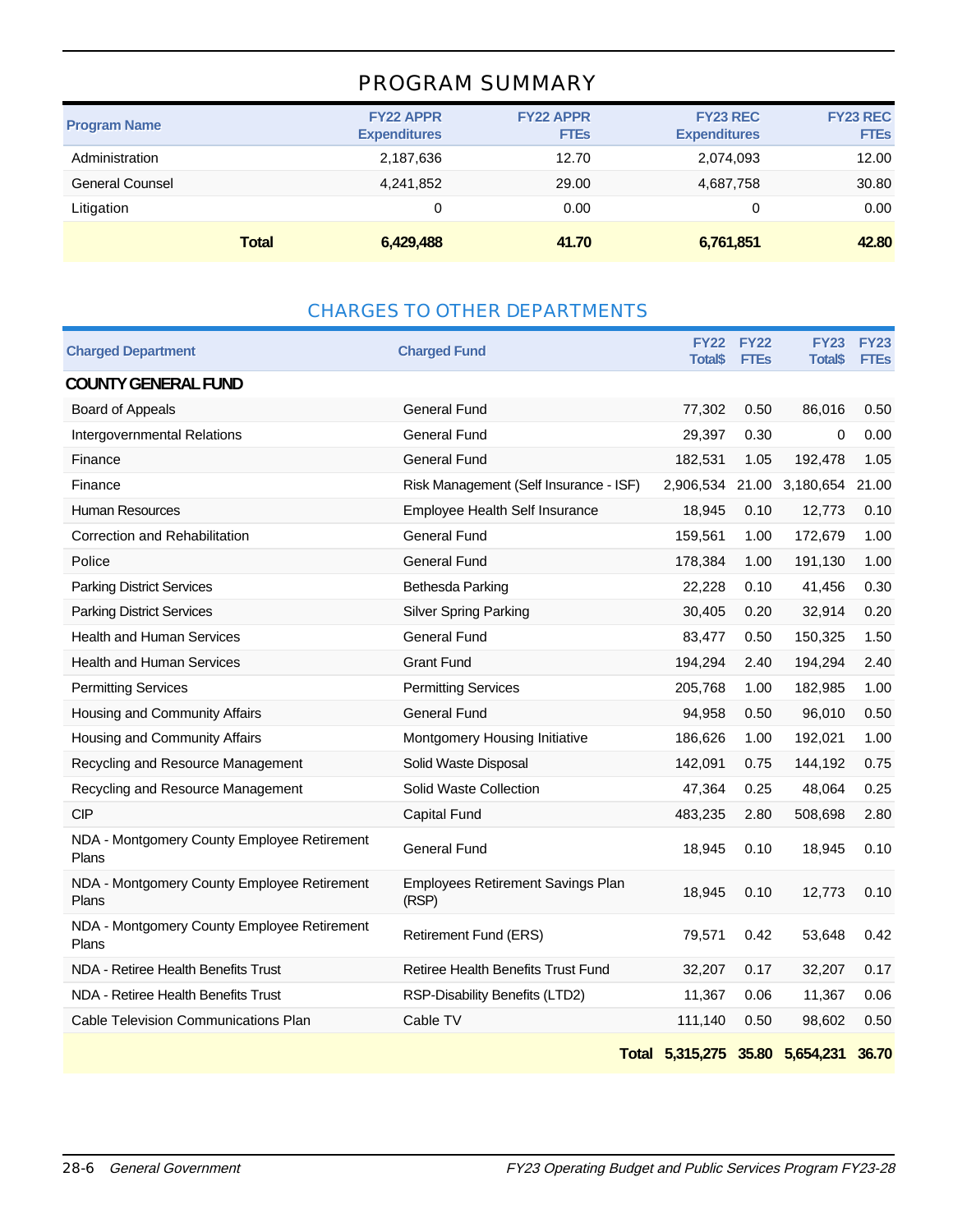#### FUNDING PARAMETER ITEMS

CE RECOMMENDED (\$000S)

| <b>Title</b>                                                                                                                                                                                                    | <b>FY23</b> | <b>FY24</b> | <b>FY25</b> | <b>FY26</b> | <b>FY27</b> | <b>FY28</b> |
|-----------------------------------------------------------------------------------------------------------------------------------------------------------------------------------------------------------------|-------------|-------------|-------------|-------------|-------------|-------------|
| <b>COUNTY GENERAL FUND</b>                                                                                                                                                                                      |             |             |             |             |             |             |
| <b>EXPENDITURES</b>                                                                                                                                                                                             |             |             |             |             |             |             |
| <b>FY23 Recommended</b>                                                                                                                                                                                         | 6,762       | 6,762       | 6,762       | 6,762       | 6,762       | 6,762       |
| No inflation or compensation change is included in outyear projections.                                                                                                                                         |             |             |             |             |             |             |
| <b>Annualization of Positions Recommended in FY23</b>                                                                                                                                                           | $\bf{0}$    | 125         | $\bf{0}$    | $\bf{0}$    | $\bf{0}$    | 0           |
| New positions in the FY23 budget are generally assumed to be filled at least two months after the fiscal year begins. Therefore, the above<br>amounts reflect annualization of these positions in the outyears. |             |             |             |             |             |             |
| <b>Labor Contracts</b>                                                                                                                                                                                          | 0           | 252         | 252         | 252         | 252         | 252         |
| These figures represent the estimated annualized cost of general wage adjustments, service increments, and other negotiated items.                                                                              |             |             |             |             |             |             |
| <b>Subtotal Expenditures</b>                                                                                                                                                                                    | 6,762       | 7,139       | 7,014       | 7,014       | 7,014       | 7,014       |

#### ANNUALIZATION OF FULL PERSONNEL COSTS

|                                                                               | <b>FY23 Recommended</b> |      | <b>EY24 Annualized</b>                     |  |
|-------------------------------------------------------------------------------|-------------------------|------|--------------------------------------------|--|
|                                                                               |                         |      | <b>Expenditures FTEs Expenditures FTEs</b> |  |
| Annualization of FY22 Personnel Costs                                         | 93.367                  | 0.00 | 186,734 0.00                               |  |
| Property and Real Estate Development Project and Transaction Focused Attorney | 94.081                  | 0.80 | 125.441 0.80                               |  |
| <b>Total</b>                                                                  | 187.448                 | 0.80 | 312,175 0.80                               |  |